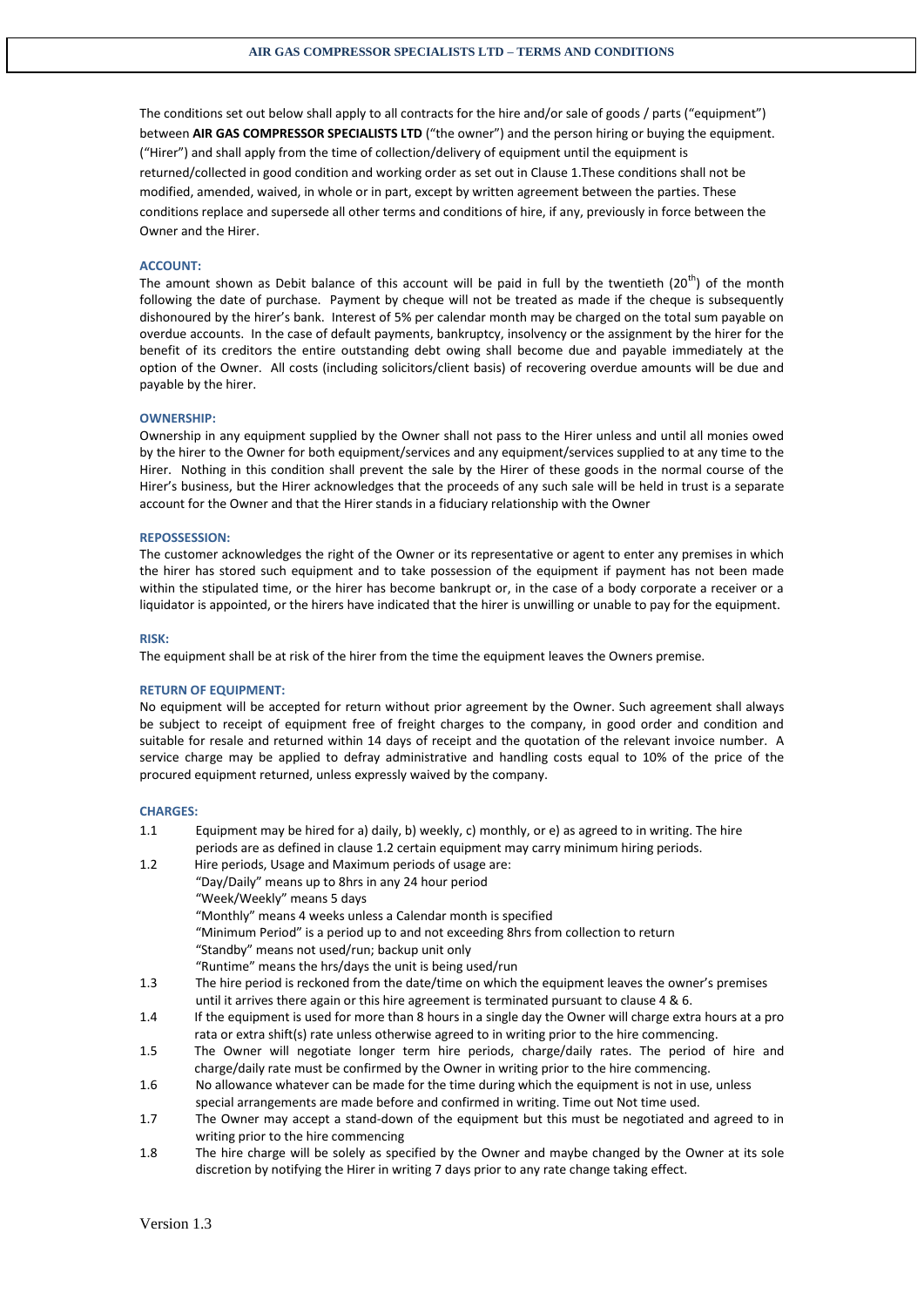- 1.9 The Hirer shall pay as invoiced for the hire period for all materials used, loss and damage, waiver charges (if applicable), delivery/ removal costs, excess use / pro-rata charges, damage to or loss of the equipment, cleaning costs (if any), default interest for late payment.
- 1.10 The Hirer shall pay as invoiced for all servicing, maintenance and repair work
- 1.11 The cost of reconditioning equipment blunted by use or rendered unfit for further service, without repairs, by the Hirer, will be charged for by the Owner

# **PAYMENT AND DEFAULT INTEREST:**

- 2.1 All charges are plus GST unless otherwise indicated.
- 2.2 For hire of equipment, the Hirer may be required to pay a deposit of not less than the estimated total charge

On return of the equipment in good order and condition, the actual total charges will be calculated and the Hirer will either pay or be refunded with the difference between the deposit and the total charge

- 2.3 For purchase of equipment the Hirer will pay the owner the agreed price. Risk passes on delivery of equipment.
- 2.4 Any agreed discount for charge account customers is claimable ONLY if the account is paid by the  $20^{TH}$ OF THE MONTH following the date of the invoice.
- 2.5 The Hirer must not make any claim for credit more than 14 days after the date of the invoice
- 2.6 Without prejudice to the Owners other remedies under these conditions at law or otherwise, the Hirer will pay default interest at the rate of 5% per calendar month on all outstanding amounts from the end of the agreed hire period (for cash customers) or from the  $20<sup>th</sup>$  of the month from the date of invoice (for charge account customers) until all monies have been paid in full.
- 2.7 No credit shall be extended on overdue accounts.
- 2.8 The Hirer shall pay to the Owner all costs and expenses incurred by the Owner in recovering money or in connection with the exercise or attempted exercise of any of its right or remedies under this contract including commissions and legal costs, solicitor and client basis.
- 2.9 The Hirer must make all payments due under this contract without set off or deduction of any kind.

# **DELIVERY AND REMOVAL:**

- 3.1 Delivery and removal charge payable by the Hirer in addition to the hire/purchase costs
- 3.2 The Hirer authorises the Owner to bring the Owners vehicle onto the place where the equipment is to be used or is located to deliver and/or remove the equipment either on the expiry of the hire period or on the breach by the Hirer of any term in this contract.
- 3.3 The Hirer indemnifies the Owner against any cost, claim, damage, expense or liability suffered or incurred by the Owner whether arising directly or indirectly from the Owners actions under this clause.
- 3.4 The Hirer must make any requests for removal firstly by phone and then followed by email confirmation at the completion of the hire to the Owner.

## **OWNERS RIGHT TO CANCEL:**

- 4.1 If the Owner believes the equipment to be at risk for any reason whatsoever including but not limited to the manner of its use by the Hirer or adverse weather or work conditions, or that the Hirer is unable to, or might be unable to pay any hire charge or purchase price the Owner may take action as necessary to retake possession of the equipment. Accordingly the Hirer grants the Owner or will procure that the Owner is granted and irrevocable right and authority to enter at any time onto any place where the equipment is situated or thought to be situated to remove the equipment.
- 4.2 The Hirer indemnifies the Owner against any cost, claim, damage, expense or liability suffered or incurred by the Owner whether arising directly or indirectly from the Owner exercising its rights under this clause or otherwise acting to recover any equipment hired or monies payable by the Hirer pursuant to this contract.
- 4.3 The Owner will not be liable to the Hirer or any other person's for loss suffered or liability incurred arising from cancellation or repossession of the equipment.

## **NO ASSIGNMENT:**

5.1 This contract is personal to the Hirer and is not capable of assignment whether in whole or part by the Hirer.

## **HIRERS OBLIGATIONS:**

- 6.1 Pay all hire charges and other charges, fees, taxes, levies, duties and imposts that become due and payable under a hire agreement executed with the Owner.
- 6.2 Pay to the Owner any debts under the payment terms agreed to in these conditions of trading
- 6.3 Subject to clause 8 (INSURANCE) in the case of hired equipment, the Hirer is responsible for any loss or damage to the equipment from the time the equipment leaves the Owners premise until it is returned to the Owners possession.
- 6.4 The Hirer shall notify the Owner in writing immediately if the equipment is lost or damaged and shall follow all reasonable instructions of the Owner.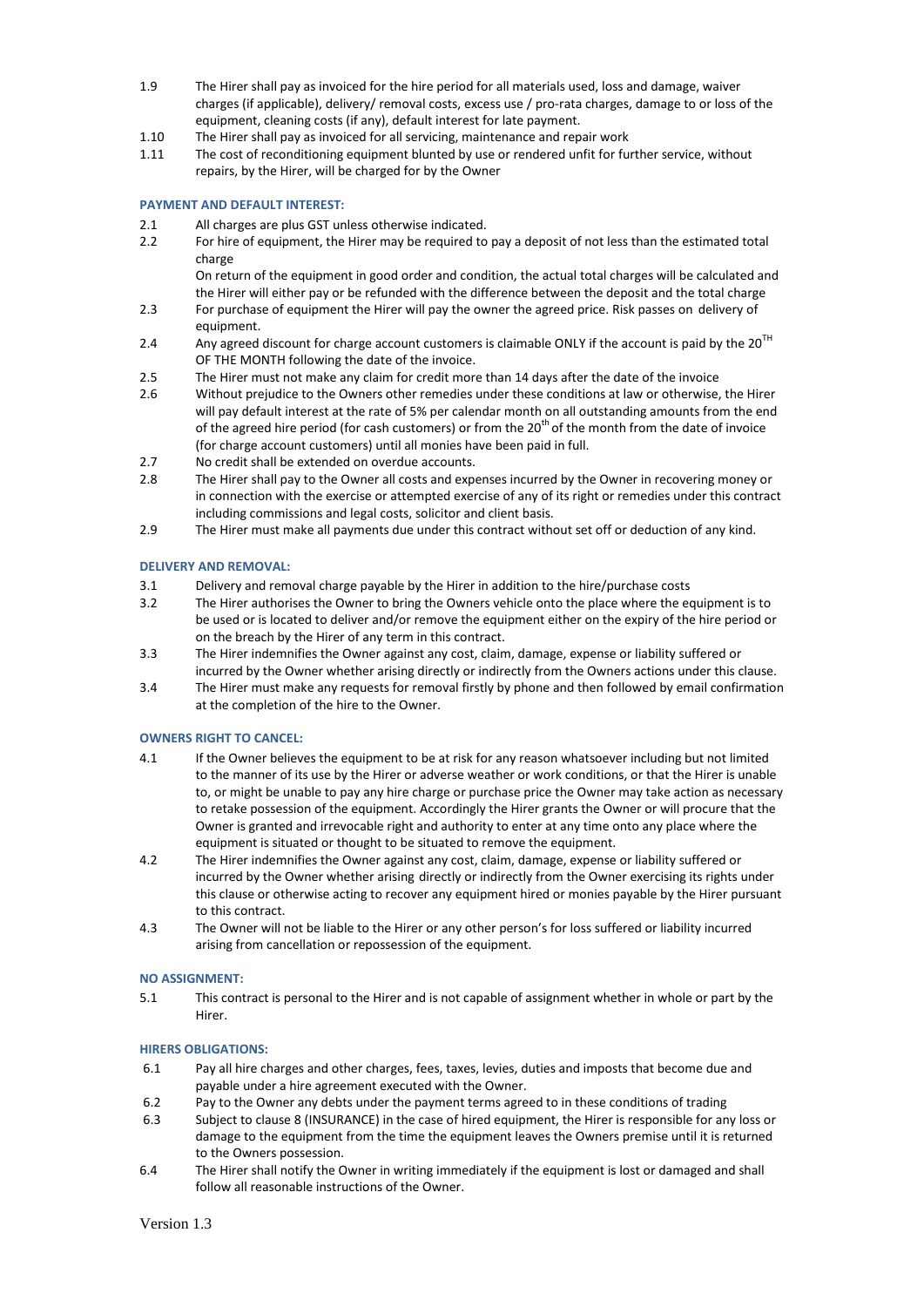- 6.5 The Hirer indemnifies the Owner, including any breach of any legislation, arising out of or in any way related to the use of the equipment by the Hirer and the Hirer hereby warrants that the Hirer holds insurance to cover the Hirer's liabilities arising from or relating to the use of the equipment.
- 6.6 The Hirer indemnifies the Owner against the destruction or loss of the equipment by any means or for any reason whatsoever, including lawful confiscation.
- 6.7 The Hirer agrees that should any equipment require maintenance and/or repairs and / or servicing shall be affected only by the Owner or its duly authorised agent at the cost of the Hirer.
- 6.8 The Hirer agrees that all such maintenance and/or repairs and / or servicing shall, (including by way of example the supply of all necessary parts, oils, grease and fuel) is at the cost of the Hirer and additional to the hire charges.
- 6.9 In the case of damage to the equipment, however caused, the Hirer shall be responsible for and indemnify the Owner for the full cost of any repairs to restore the equipment to the condition it was in at the time of the hire.
- 6.10 In the case of loss of the equipment, however caused, the Hirer shall be responsible for and indemnify the Owner for the full cost to the Owner of replacing the equipment.
- 6.11 In addition the Hirer shall be responsible for and indemnify the Owner for any loss of revenue suffered by the Owner due to the unavailability of the equipment for hire due to loss or damage.
- 6.12 The Hirer is responsible for:
	- a. taking proper and reasonable care of the equipment, if the equipment is hired, return in good order and condition and
	- b. Satisfying themselves regarding the suitability and fitness for the purpose intended of hired items upon receipt of the items; and
	- c. Acknowledge that in no way has it relied on any verbal representations made by or on behalf of the Company in respect of the equipment, its purpose, performance or use.
	- d. Use the equipment only for the purpose for which the manufacturer designed and intended it to be used.
	- e. Using the equipment in a lawful manner with due regard to all laws and regulations pertaining to the use of such equipment and regulations pertaining to the use of such equipment; and
	- f. If the equipment is hired, immediately notify the Owner by telephone upon occurrence of the following events:-
		- Movement of the equipment from one location to another.
		- Breakdown or malfunction of the equipment.
		- Failure of the equipment to perform to specification.
		- Loss or damage to the equipment.

If such notification is not received by the Owner, the Hirer may be liable for any extra costs incurred by the Owner as a consequence.

- g. Be responsible for all daily maintenance routines as outlined in the manufacturers specifications or as in instructions provided by the Owner. These shall include but not be limited to checking the condition of and levels of
	- Batteries, oils, lubricants, coolants, drive belts and tyres and making any deficiencies good.
- h. Transport charges incurred at the request of the Hirer will be to the Hirer's account unless otherwise agreed in writing by the Owner.
- i. Clean the equipment thoroughly at the conclusion of the hire. If the equipment is not cleaned to the Owner's satisfaction, the Hirer shall be liable for a cleaning fee charged by the Owner.
- j. Ensure the equipment is securely stored when not in use.
- k. Any loss of or damage, abuse or vandalism to the equipment, howsoever caused, reasonable fair wear and tear excepted. Such reasonable fair wear and tear to be decided solely and completely at the Owner's discretion.
- l. Agree to indemnify and keep indemnified the Owner against any and all actions, suits, proceedings, claims, demands, costs and expenses howsoever incurred in relation to the Owner exercising its rights referred to in Clause 2 of these conditions.
- m. Confirm with the Company the rates and charges applicable to the hire prior to the hire commencing.
- n. Except as permitted by the Consumers Guarantee Act 1993, not bring or threaten to bring claim against the Owner for loss or damage incurred or threatened against the Hirer or arising directly or indirectly from the Hirer's use of the equipment; and
- o. Indemnifying the Owner against any claim made by any person against the Owner for any loss suffered or liability incurred arising directly or indirectly out of the Hirer's use or possession of the equipment.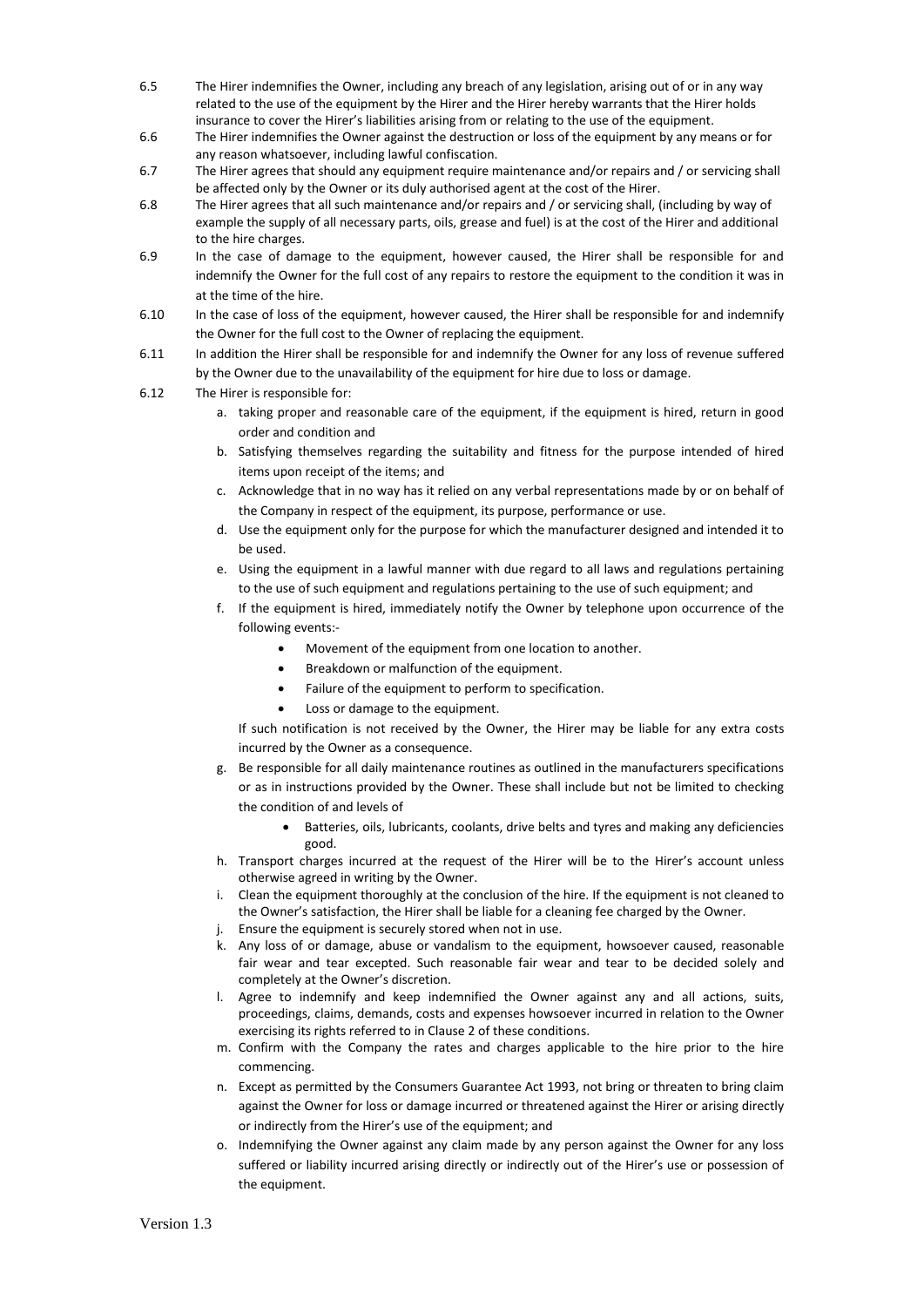- p. Any damage to the goods by any party other than the Owner; whether malicious, negligent or accidental
- q. The cost of repair or replacement of any goods which have been modified or altered in any way by any person other than the Owner.
- r. The repair or replacement of the goods where any action by the Hirer or any person other than the Owner invalidates any warranty for the equipment given to the Owner by its manufacturer or supplier and the Hirer will pay to the Owner in relation to repair or replacement of the goods and any other loss suffered by the Owner.
- 6.13 The Hirer warrants that all persons who use the equipment shall be COMPETENT and QUALIFIED to use the equipment, shall use the equipment in the manner it was designed to be used, and follow any directions from the Owner, local authorities, codes of practice or from the manufacturer of the equipment relating to the use and control of the equipment and person using said equipment to the Health and Safety in Employment Act 1992 and all other relevant legislation.
- 6.14 If the Hirer is not an individual, the person who signs this contract on behalf of the Hirer warrants that they have the authority to bind the Hirer and will, in any event, be personally liable for the performance of the obligations of the Hirer.

## **PERSONAL PROPERTIES SECURITIES ACT 1999 (PPSA):**

- 7.1 Hire or acquisition of equipment may create a security interest in the equipment. If so, the provisions of this clause 7 apply. All terms in this clause 7 have the meaning given in the PPSA and section references are sections to sections of the PPSA.
- 7.2 On the request of the Owner the Hirer shall promptly execute any documents, provide all necessary information and do anything else required by the Owner to ensure that the security interest created under this contract constitutes a perfected security interest in the equipment and their proceeds which will have priority over all other security interests in the equipment.
- 7.3 The Hirer will pay to the Owner all fees and expenses incurred by the Owner in relation to the filing of a financial statement in connection to this contract.
- 7.4 The Hirer waives its rights under sections 114(1) (a), 116,117,119,120,(2),121,125,129,131,132,133,134 and 148 of the PPSA.
- 7.5 The Hirer waivers its rights to receive a copy of any verification statement relating to the Owner registering, changing or renewing any financing statement on the Personal Properties Securities Register.

## **INSURANCE:**

- 8.1 The equipment shall be at the sole risk of the Hirer from the time the equipment leaves the Owners site until return to the Owners site.
- 8.2 The Hirer will affect full replacement insurance in the joint names of the Hirer and the Owner against loss or damage however caused, and will provide proof of such insurance to the Owner upon request.

## **LIMITATION OF LIABILITY:**

- 9.1 Except when the owner is in breach of a guarantee in terms of the Consumer Guarantees Act 1993, the Hirer in entering into this contract acknowledges that in all other circumstances whatsoever the Owner shall not be liable for direct or consequential damage or loss or expense whatsoever and howsoever arising (whether in contact or in tort) including that resulting from the negligence of the Owner or arising by operation of law and whether suffered by the Hirer and/or any third party for any amount that exceeds the amount actually paid by the Hirer to the Owner pursuant to this contract.
- 9.2 If the Hirer is acquiring the services for the purposes of a business as defined in the Consumer Guarantees Act 1993, the provisions of the act do not apply.
- 9.3 If the Hirer is purchasing equipment, then except as prohibited by law, all guarantees in respect of the equipment, whether express or implied are excluded.
- 9.4 The Owner shall not, in any event, be liable to compensate the hirer, his servants, agents, or any third parties for direct, contingent, consequential, indirect, special, punitive or any other damages, howsoever caused, for any damage to property or injury to person, whether arising out of the use or operation of the equipment or otherwise and whether arising under breach of warranty, contract, negligence, commission, omission (or advice), tort, strict liability or otherwise.

## **ENVIRONMENTAL MANAGEMENT:**

- 10.1 The Environmental Management at any site on which the Owner's equipment is used is the responsibility of the Hirer.
- 10.2 In this regard the Owner disclaims responsibility for any infringements which occur related to breaches of Acts, Rules or Regulations pertaining to environmental pollution aspects such as noise, atmospheric, water, sewer, dangerous goods, waste disposal etc. The Owner is not liable for use or operation of equipment or indirect or consequential loss.